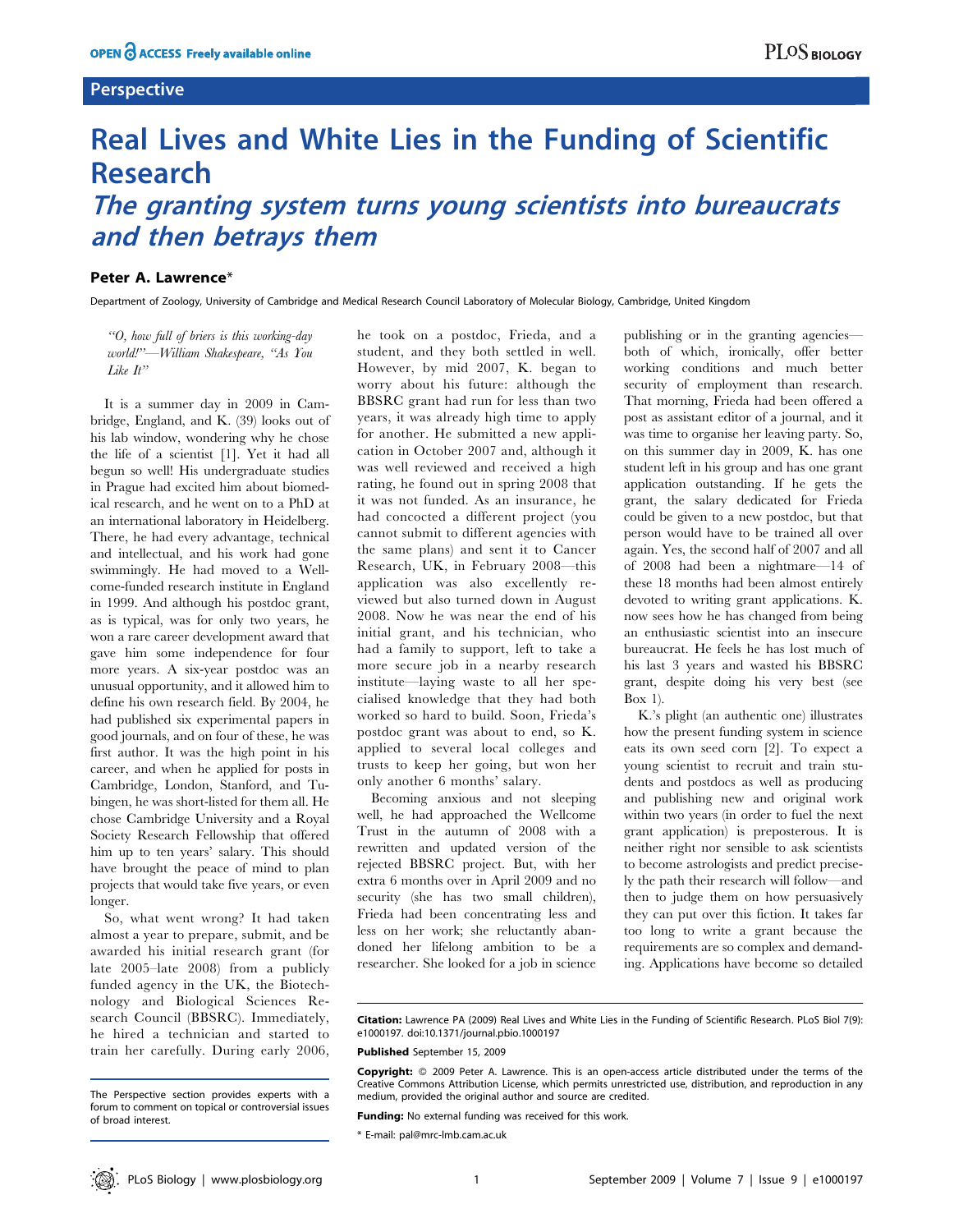### Box 1. Scientists Speak Out: A Broken System

''What a strange business this is: We stay in school forever. We have to battle the system with only a one in eight or one in ten chance of getting funded. We give up making a living until our forties. And we do it because we want to help the world. What kind of crazy person would go for that?''—Nancy Andrews, Vice Chancellor for Academic Affairs and Dean of the Duke University School of Medicine

''The present fashion is for BIG projects, generated from above. This view was boosted by the Human Genome Project, and while some big projects work, they erode the anarchic and creative spirit that drives science forward. Students and post-docs see this, and it is hard for their idealism to persist.''—Marvin Wickens, Max Perutz Professor of Molecular Biology and Biochemistry, University of Wisconsin-Madison

''The problem is, over and over again, that many very creative young people, who have demonstrated their creativity, can't figure out what the system wants of them—which hoops should they jump through? By the time many young people figure out the system, they are so much a part of it, so obsessed with keeping their grants, that their imagination and instincts have been so muted (or corrupted) that their best work is already behind them. This is made much worse by the US system in which assistant professors in medical schools will soon have to raise their own salaries. Who would dare to pursue risky ideas under these circumstances? Who could dare change their research field, ever?''—Ted Cox, Edwin Grant Conklin Professor of Biology, Director of the Program on Biophysics, Princeton University

''One cannot run a small one-grant lab here—there just aren't enough funds in a single NIH grant (which typically provides about \$225,000 in direct costs/year) to pay for a PI salary (especially at medical centers), plus supplies, plus the salaries of one or two other people (not to mention tuition, which we also have to pay some part of for grad students). Even with three grants—which are mighty hard to get and harder to maintain—so much money goes for salaries that there is barely enough left over to do an experiment. So the system demands writing more and more grants and doing fewer and fewer experiments. I feel like I'm always writing some summary, justifying how some small pot of money was spent, and how this endeavor differs from the other ongoing efforts in my lab (most agencies of course want to believe that they are the sole source of funding for a particular project). In other words, the system just doesn't work"—Richard Mann, Professor, Department of Biochemistry and Molecular Biophysics, Columbia University

"After 30 or so years of research, I went through a period of two and a half years without funding, despite eight applications. Last year, I did finally achieve a further three years funding with two grant applications. But what was achieved by this delay? Programs that should have begun over 2 years ago have been held back, allowing our competitors in other countries to get ahead. The funded grants are no better than those that were turned down."-Michael Glazer, Professor of Physics, University of Oxford

''You can write a grant for an important project for which there is ample pilot data. It can be very well reviewed but still fail to be funded. Money is limited, and maybe the projects funded are even better, so you cannot necessarily complain. But the issue is wastage. The pilot data may go nowhere—just languish in a drawer. Expertise will be lost—the applicants will have to work on something else. Eventually, someone else may repeat the work and bring it to publication, but without the advantage of knowing what had already been done. So the previous investment of the funding bodies is wasted.''—David Strutt, Senior Research Fellow, Professor, Department of Biomedical Science, University of Sheffield

''People do not realize that when it comes to arguing their case for more funding, scientists who do basic research are the least articulate, least organized, and least temperamentally equipped to justify what they are doing. In a society where selling is so important, where the medium is the message, these handicaps can spell extinction.''—Arthur Kornberg, Nobel Laureate in Physiology or Medicine (deceased 2007)

Editor's note: The above comments were e-mailed to the author, with the exceptions of the quotes from Nancy Andrews (see [4]) and Arthur Kornberg (see [15]).

and so technical that trying to select the best proposals has become a dark art. For postdoctoral fellowships, there are so many arcane and restrictive rules that applicants frequently find themselves to be of the wrong nationality, in the wrong lab, too young, or too old. Young scientists who make the career mistake of concentrating on their research may easily miss the deadline for the only grant they might have won. Research institutes with their own funds can solve these problems, but grant holders like K. do not have any flexibility. The real world of science has no tidy banks of pigeonholes, each one occupied for a standard period by an exemplary student or a perfect postdoc.

## Grantsmanship and the Application Process

''Scientists might have had a Hippocratic oath of their own. They might have promised their gifts to mankind. But instead, I have fathered a race of inventive dwarfs who can be hired for anything.''— Bertolt Brecht ''The Life of Galileo,'' version by David Hare

After more than 40 years of full-time research in developmental biology and genetics, I wrote my first grant and showed it to those experienced in grantsmanship. They advised me my application would not succeed. I had explained that we didn't know what experiments might deliver, and had acknowledged the technical problems that beset research and the possibility that competitors might solve problems before we did. My advisors said these admissions made the project look precarious and would sink the application. I was counselled to produce a detailed, but straightforward, program that seemed realistic—no matter if it were science fiction. I had not mentioned any direct application of our work: we were told a plausible application should be found or created. I was also advised not to put our very best ideas into the application as it would be seen by competitors—it would be safer to keep those ideas secret.

The peculiar demands of our granting system have favoured an upper class of skilled scientists who know how to raise money for a big group [3]. They have mastered a glass bead game that rewards not only quality and honesty, but also salesmanship and networking. A large group is the secret because applications are currently judged in a way that makes it almost immaterial how many of that group fail, so long as two or three do well. Data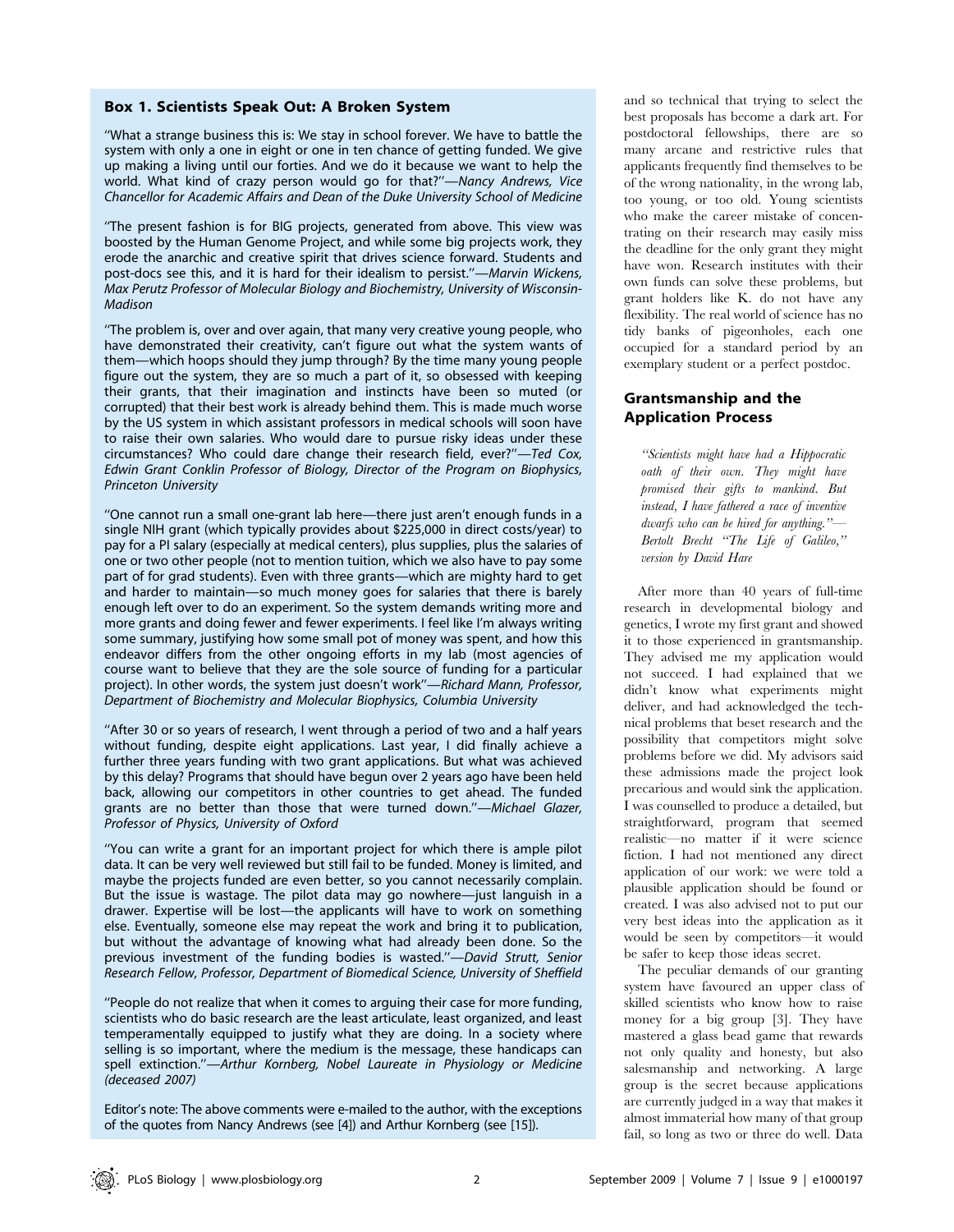from these successful underlings can be cleverly packaged to produce a flow of papers—essential to generate an overlapping portfolio of grants to avoid gaps in funding.

Thus, large groups can appear effective even when they are neither efficient nor innovative. Also, large groups breed a surplus of PhD students and postdocs that flood the market; many boost the careers of their supervisors while their own plans to continue in research are doomed from the outset. The system also helps larger groups outcompete smaller groups, like those headed by younger scientists such as K. It is no wonder that the average age of grant recipients continues to rise [4]. Even worse, sustained success is most likely when risky and original topics are avoided and projects tailored to fit prevailing fashions—a fact that sticks a knife into the back of true research [5]. As Sydney Brenner has said, ''Innovation comes only from an assault on the unknown'' [6].

How did all this come about? Perhaps because the selection process is influenced by two sets of people who see things differently. The first are the granting organisations whose employees are charged to spend the money wisely and who believe that the more detailed and complex the applications are, the more accurately they will be judged and compared. Over the years, the application forms have become encrusted with extra requirements.

Universities have whole departments devoted to filling in the financial sections of these forms. Liaison between the scientists and these departments and between the scientists and employees of the granting agencies has become more and more Kafkaesque.

The second set of people are the reviewers and the committee, usually busy scientists who themselves spend much time writing grants. They try to do their best as fast as they can. Generally, each reviewer reads just one or two applications and is asked to give each a semiquantitative rating ("outstanding," ''nationally competitive,'' etc.). Any such rating must be whimsical because each reviewer sees few grants. It is particularly difficult to rank strongly original grants; for no one will know their chances of success. The committee are usually presented with only the applications that have received uniformly positive reviews—perhaps favouring conventional applications that upset no one. The committee might have 30 grants to place in order of priority, which is vital, as only the top few can be funded. I wonder if the

### Box 2. Scientists Speak Out: A Path to Reform

''I long ago concluded that grant applications should be short, they should contain ideas, they should have a short turn-around time, and they should invest in a person who has shown they can do original and interesting work. Shortness has one very important additional virtue not often noticed: a reviewer can actually remember what they've read. A typical application in this country runs to 25 pages, they are laden with detail, and they select in the long run for referees who can remember detail, a terrible outcome."-Ted Cox, Princeton University

(Author's note: the National Institutes of Health has recently reduced the page limit on applications from 25 to 12–still far too long, in my opinion.)

''My solution? Everyone should get slotted into a funding category and assessed every five years. If you're productive, you get five more years of resources. If productivity is down, you are moved down a category. If it is high, you can apply to move up. Starting PIs are in a different category and must apply to get onto the treadmill. The difference: PIs would be judged by overall productivity, not grantsmanship. We can stop wasting our time writing grants, and the system can be more easily calibrated to train a sustainable number of postdocs. It is depressing to train people who will struggle for funding.

A peer-reviewed, 5-year renewable, productivity-based 'track' system with a set amount of money at each level would stabilize funding, encourage innovation and productivity, allow each PI to control how their money is allocated, and permit us to make nationwide decisions about the size of our science enterprise. It also has the merit of simplicity.''—Ross Cagan, Professor of Developmental and Regenerative Biology, Mount Sinai School of Medicine

''A simpler, more efficient, fairer, and more productive system is that operated by research institutes, such as the IMCB in Singapore, where investigators are given a budget, allowed to get on with their research and reviewed after five years."-Philip Ingham, Professor, Institute of Molecular and Cell Biology, Singapore/MRC Centre for Developmental and Biomedical Genetics, University of Sheffield

''I commend the European Research Council: the grants are larger and last longer. They are judged purely on scientific merit by scientists, no political strings, no fake collaborations, no age limits.''—Maria Leptin, Professor at the Institute of Genetics, University of Cologne, Germany, Director elect, European Molecular Biology **Organization** 

''It would be far more honest if we reverted to the system of direct funding to the universities. I would like to see future scientists taken off this treadmill so that they could be scientists, not fund raisers. In the UK, it was under the Thatcher government that the move was made away from direct funding towards indirect funding via the research councils. It was this move, coupled with the ideology of 'wealth creation,' that created the problems we have today.

But how to persuade government and the public that scientists should simply be given money for research? We would need an intense program of reeducation about how science works in practice; emphasis would have to shift from plans to outcomes. Thus, most science would be funded through local channels (the university, the department, etc.) and, every four to five years, the retrospective judgment of our results would drive future funding. This would be true peer review rather than the present 'prejudicial review.' After all, we do expect to be peer reviewed when we submit a manuscript—for work that we have already done. No one writes a paper about what they intend to do. But there would be resistance to these changes, partly because many colleagues are experts at playing the present (dishonest) system."—Michael Glazer, University of Oxford

Editor's note: The above comments were e-mailed to the author.

semiquantitative and rather spurious ratings help make this ordering just [7]. I also suspect any gain in accuracy of assessment due to the detail provided in the applications does not justify the time it takes scientists to produce that detail.